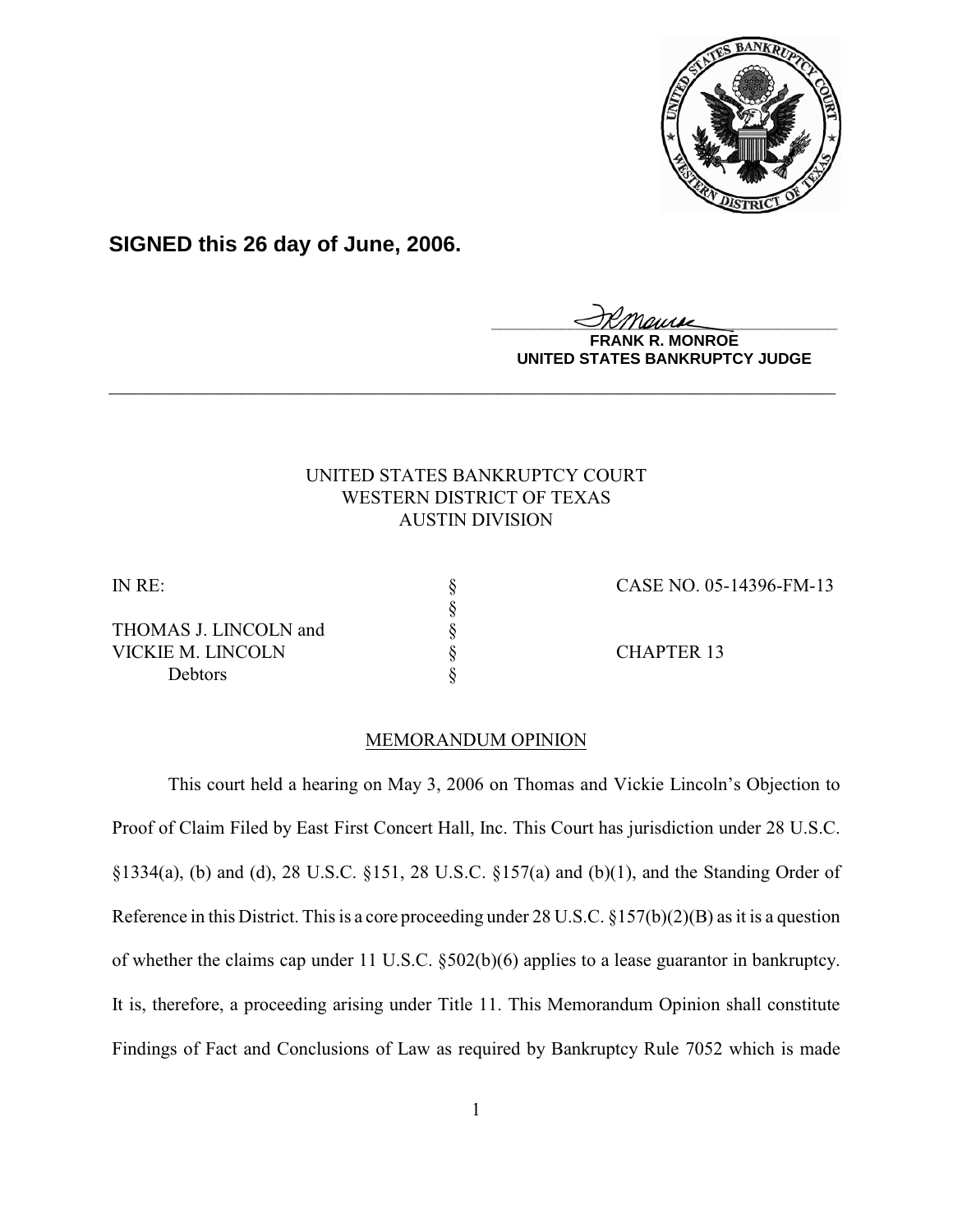applicable to contested matters under Bankruptcy Rule 9014.

#### Findings of Fact

 Thomas J. Lincoln, Inc. ("Lincoln, Inc.") entered into a Commercial Lease Agreement with East First Concert Hall, Inc. ("EFCH"). Thomas J. Lincoln ("Debtor") executed an Amended Guaranty Agreement in his individual capacity. Debtor concedes that he personally guaranteed the Commercial Lease Agreement. Lincoln, Inc. abandoned the leased premises in early September, 2002 and EFCH relet the premises in March of 2003.

Subsequently, both the Debtor and Lincoln, Inc. filed for bankruptcy protection. Lincoln, Inc. filed a petition for relief under Chapter 11 on September 24, 2004. EFCH timely filed its proof of claim in Lincoln, Inc.'s case on December 15, 2004 as a general unsecured claim in the amount of \$281,332.41.

Thomas J. Lincoln and Vickie M. Lincoln, owners of Lincoln, Inc. filed a voluntary petition for relief under Chapter 13 of the BankruptcyCode on August 1, 2005 proposing a minimal dividend to their unsecured creditors. EFCH then filed a claim in their Chapter 13 case on October 4, 2005 in the amount of \$281,332.41 based on Debtor's lease guaranty.

Lincoln Inc. objected to EFCH's proof of claim claiming that EFCH's lease rejection damages were limited by the claims cap under 11 U.S.C. §502(b)(6) of the Bankruptcy Code. After a hearing on the objection, the Court determined that the lease terminated in March of 2003 when EFCH relet the premises and that the claims limitation of  $\S502(b)(6)$  applied. Based on this section, the Court then determined that Lincoln, Inc. owed EFCH past due rent charges through March, 2003 plus the rent reserved for one year beginning April 1, 2003 less any credits owed to Lincoln, Inc. in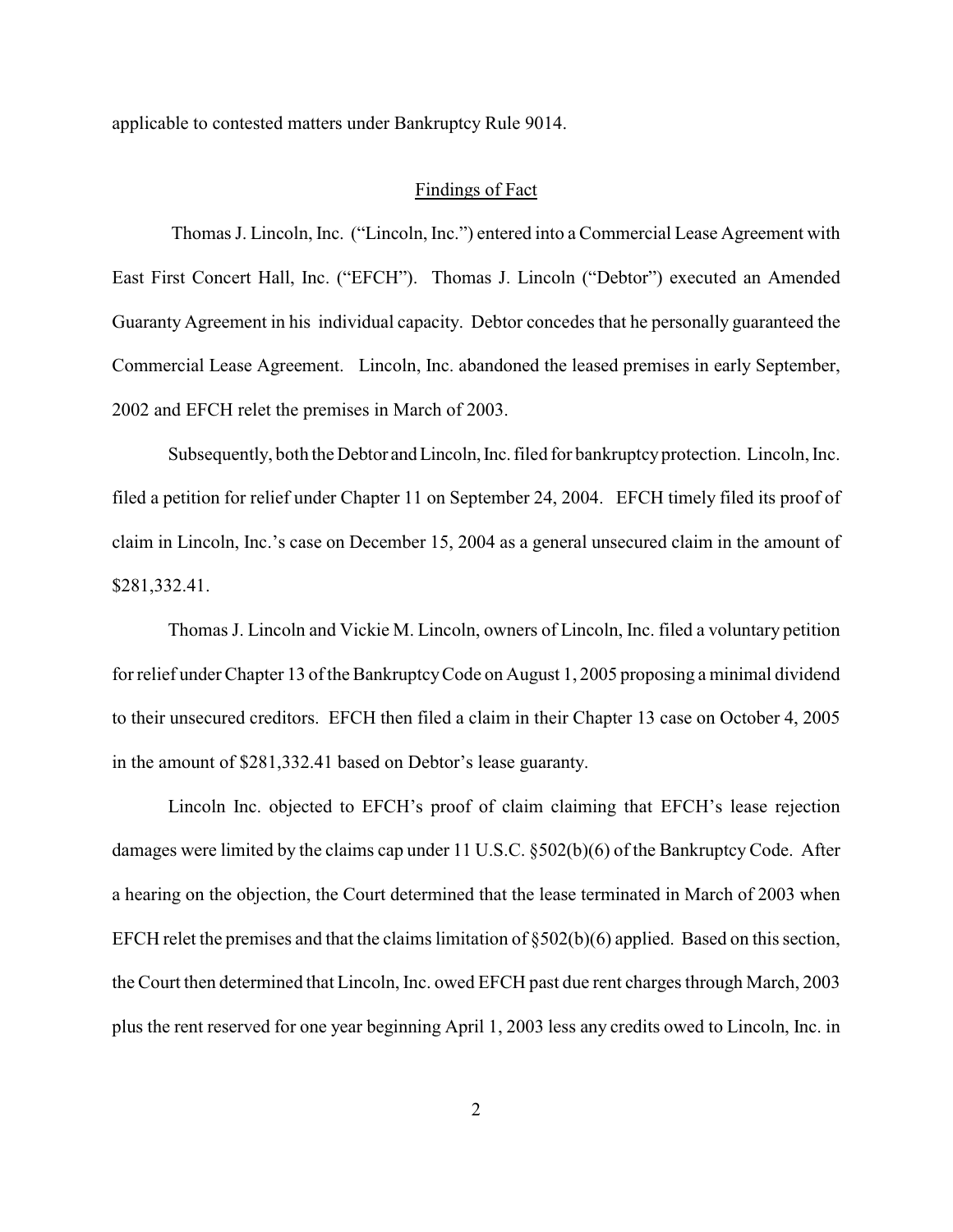connection with EFCH's reletting ofthe premises. The Court requested that the parties calculate this amount and submit an Order to that effect. The parties submitted an Order capping the lease damages in the amount of \$124,696.89 which Order the Court entered on May 30, 2006.

Debtor also objected to EFCH's proof of claim in his Chapter 13 case. Debtor, as guarantor of the lease, argues that EFCH's claim should also be limited as to him individually under 11 U.S.C. §502(b)(6). At the May 3, 2006 hearing, the Court requested that both parties submit authority on the application of 11 U.S.C.  $\S502(b)(6)$  to a guarantor of a lease.

### Legal Issue

Whether 11 U.S.C. §502(b)(6) applies to limit claims against a lease guarantor in his Chapter

13 case?

## Conclusions of Law

The Bankruptcy Code was designed to benefit and protect debtors who sought relief under

its provisions. Section 502(b)(6) sets a limitation on a landlord's claim against a debtor for damages

from termination of a real property lease. Section 502(b)(6) states:

Except as provided in subsections  $(e)(2)$ ,  $(f)$ ,  $(g)$ ,  $(h)$  and  $(I)$  of this section, if such objection to a claim is made, the court, after notice and a hearing, shall determine the amount of such claim in lawful currency of the United States as of the date of the filing of the petition, and shall allow such claim in such amount, except to the extent that–

(6) if such claim is the claim of a lessor for damages resulting from the termination of a lease of real property, such claim exceeds–

(A) the rent reserved by such lease, without acceleration, for the greater of one year, or 15 percent, not to exceed three years, of the remaining term of such lease, following the earlier of—

(i) the date of the filing of the petition; and

(ii) the date on which such lessor repossessed, or the lessee surrendered, the leased property; plus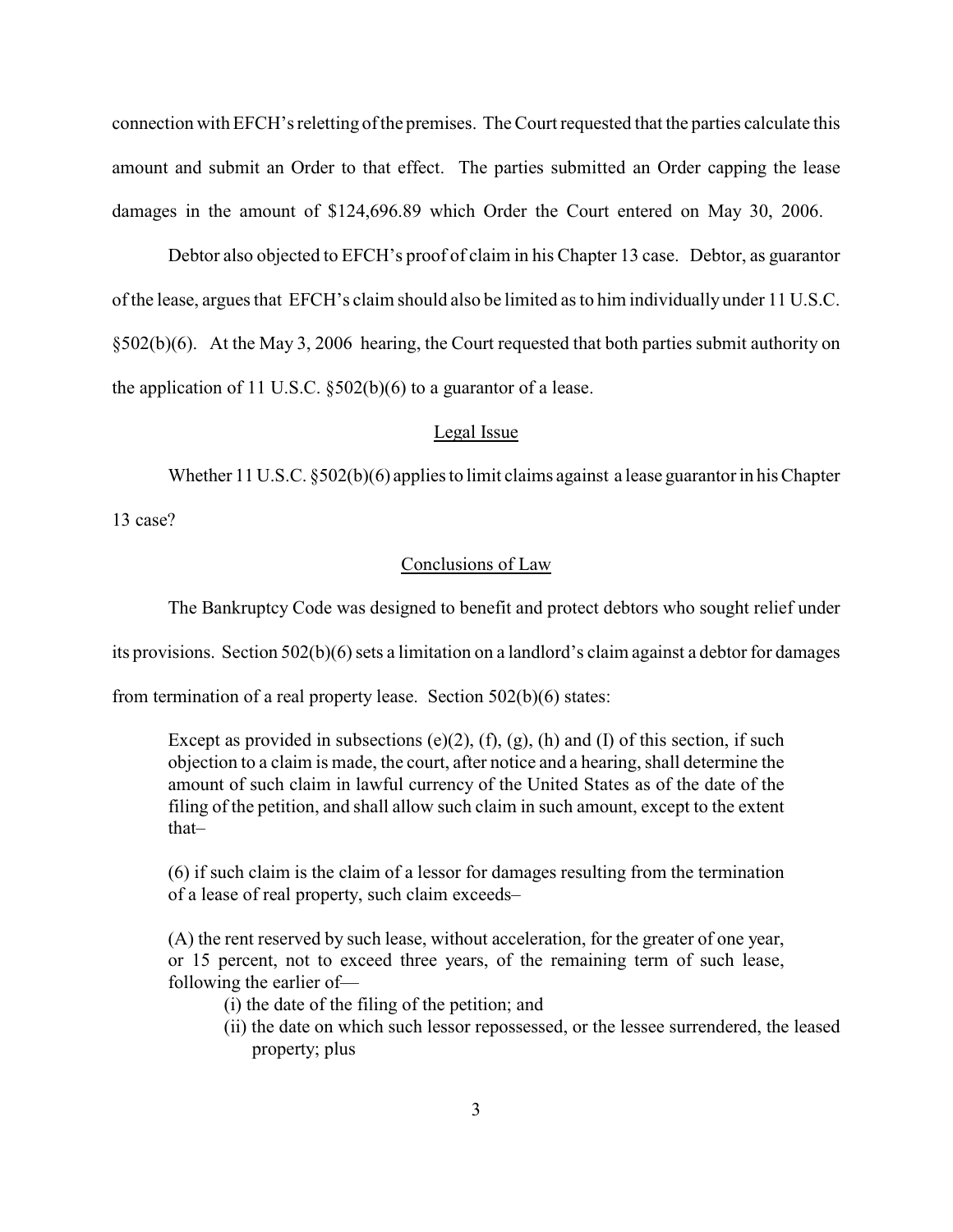(B) any unpaid rent due under such lease, without acceleration, on the earlier of such dates.

### 11 U.S.C. § 506(b)(6).

A guarantor of a lease who is not in bankruptcy should not get the benefit of the §502(b)(6) cap as such obviously contravenes both the express and implied goals of bankruptcy. The Bankruptcy Code specifically states in 11 U.S.C. §524(e) that "discharge of a debt of the debtor does not affect the liability of any other entity on, or the property of any other entity for, such debt." This section has been cited in a number of cases which hold that a guarantor's liability remains even after the bankrupt principal is released from liability. *Union Carbide v. Newboles,* 686 F.2d 593, 595 (7 th Cir. 1982), *R.I.D.C. Industrial Development Fund v. Snyder,* 539 F.2d 487, 490 n.3 (5<sup>th</sup> Cir. 1976), *United States on Behalf of Small Business Administration v. Kurtz,* 525 F.Supp. 734 (D.C. Pa. 1981), aff'd 688 F,2d 827 (3<sup>rd</sup> Cir. 1982, *cert. denied*, 459 U.S. 991, 103 S.Ct. 347, 74, 74 L.Ed. 2d 387 (1982). Consequently, it has been uniformly held that §502(b)(6) does not apply to a non-debtor guarantor who attempts to use this statute to limit his liability. *Bel-Ken Associates Ltd. Partnership v. Clark,* 83 B.R. 357 (D. Md. 1988). *Kopolow v. P.M. Holding Corp. (In re Modern Textile, Inc.),* 28 B.R. 181 (Bankr. Mo. 1983).

However, the more difficult question is the proper application of §502(b)(6) against a guarantor who has filed his own bankruptcy. A majority of courts have held that the limitation on damages under §502(b)(6) applies in the guarantor's bankruptcy case concluding that a literal reading ofthe statute, as well as the purpose behind such legislation i.e. the need to provide a ratable distribution to all unsecured creditors in bankruptcy, requires such result. *In re Rodman*, 60 B.R. 334 (Bankr.W.D.Ok.1986); *In re Revco D.S., Inc*., 138 B.R. 528 (Bankr.N.D.Ohio.1991); *In re*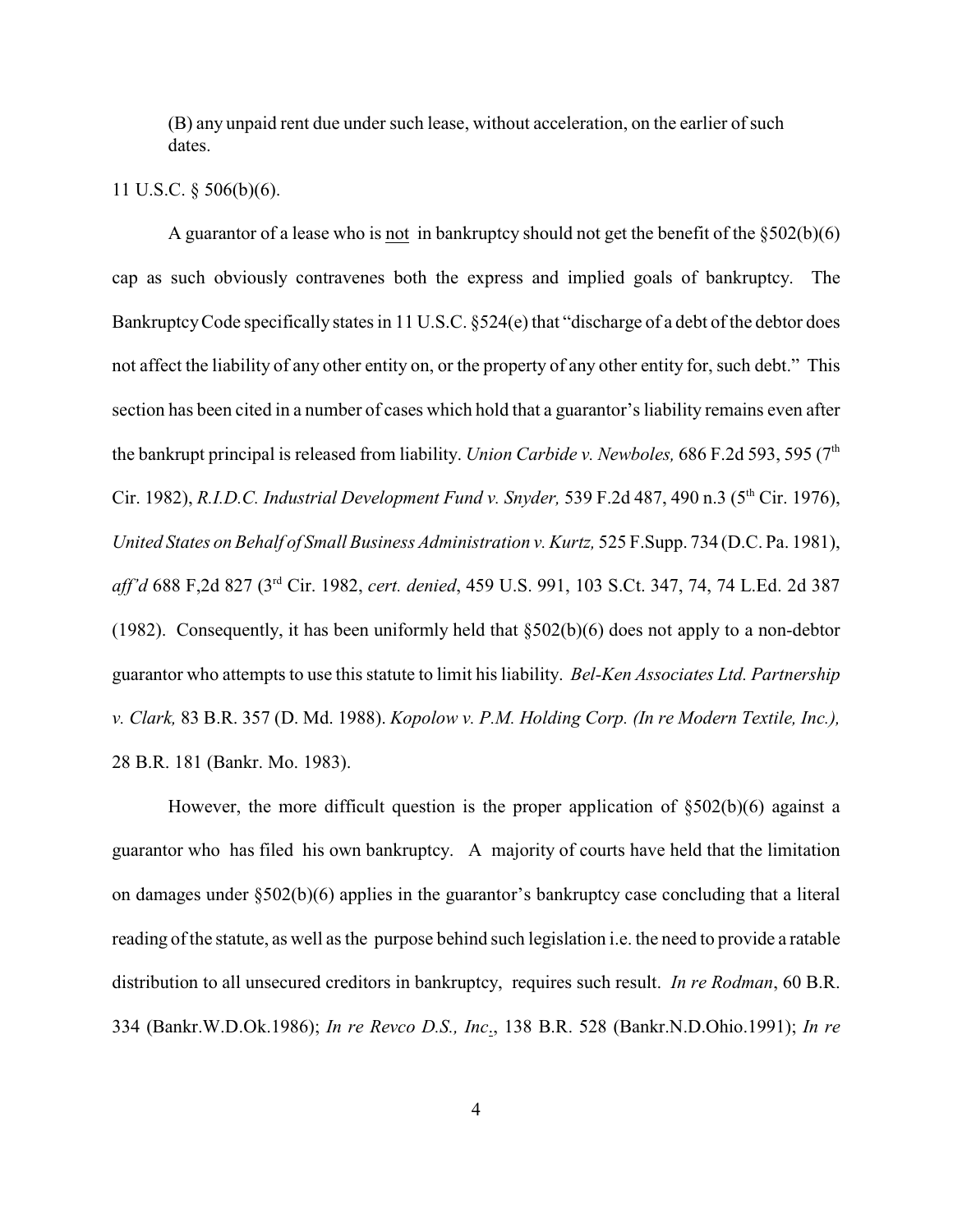*Thompson,* 116 B.R. 610 (Bankr. S.D. Ohio, E.D. 1990); *Matter of Interco, Incorporated.,* 137 B.R. 1003, 1007 ( Bankr. E.D. Mo. 1992) and *In re Farley*, 146 B.R. 739 (Bankr.N.D.Ill.1992); *In re Arden,* 176 F.3d 1226 (9<sup>th</sup> Cir. 1999).

On its face, §502(b)(6) neither specifically includes nor excludes guarantors from the statutory limit on damages. Rather, the wording of the statute limits the amount of a lessor's damages claim against a bankruptcy estate, when those damages arise from the termination of a lease. The purpose is not to limit the liability of a particular entity, but to limit the amount of the damage claim the lessor may be allowed against the bankruptcy estate's assets. Thus, a literal reading of the statute requires limiting the lessor's damage claim against the estate of a debtor for termination of a lease regardless of the identity of the entity of the debtor. *Matter of Interco Incorporated,* 137 B.R. 1003 (Bankr. E.D. Mo. 1992).

Section 502(b)(6) is "designed to compensate the landlord for his loss while not permitting a claim so large (based on a long-term lease) as to prevent other general unsecured creditors from recovering a dividend from the estate." S.Rep. 95-989,  $95<sup>th</sup> Cong., 2d Sess. 63$ , reprinted in 1978 U.S.C.C.A.N. 5787, 5849. The rationale for this subsection is further explained in *Oldden v. Tonto Realty Corp.,* 143 F.2d 916 (2d Cir. 1944) as follows:

But allowance in full of such [rent] claims did not seem the appropriate answer, since other general creditors would suffer proportionately, and the claims themselves would often be disproportionate in amount to any actual damage suffered, particularly in the event of a subsequent rise in rental values. In truth, the landlord is not in the same position as other general creditors, and there is no very compelling reason why he should be treated on a par with them. For, after all, he has been compensated up until the date of the bankruptcy petition, he regains his original assets upon bankruptcy, and the unexpired term in no way really benefits the assets of the bankrupt's estate.

*Id.* at 920.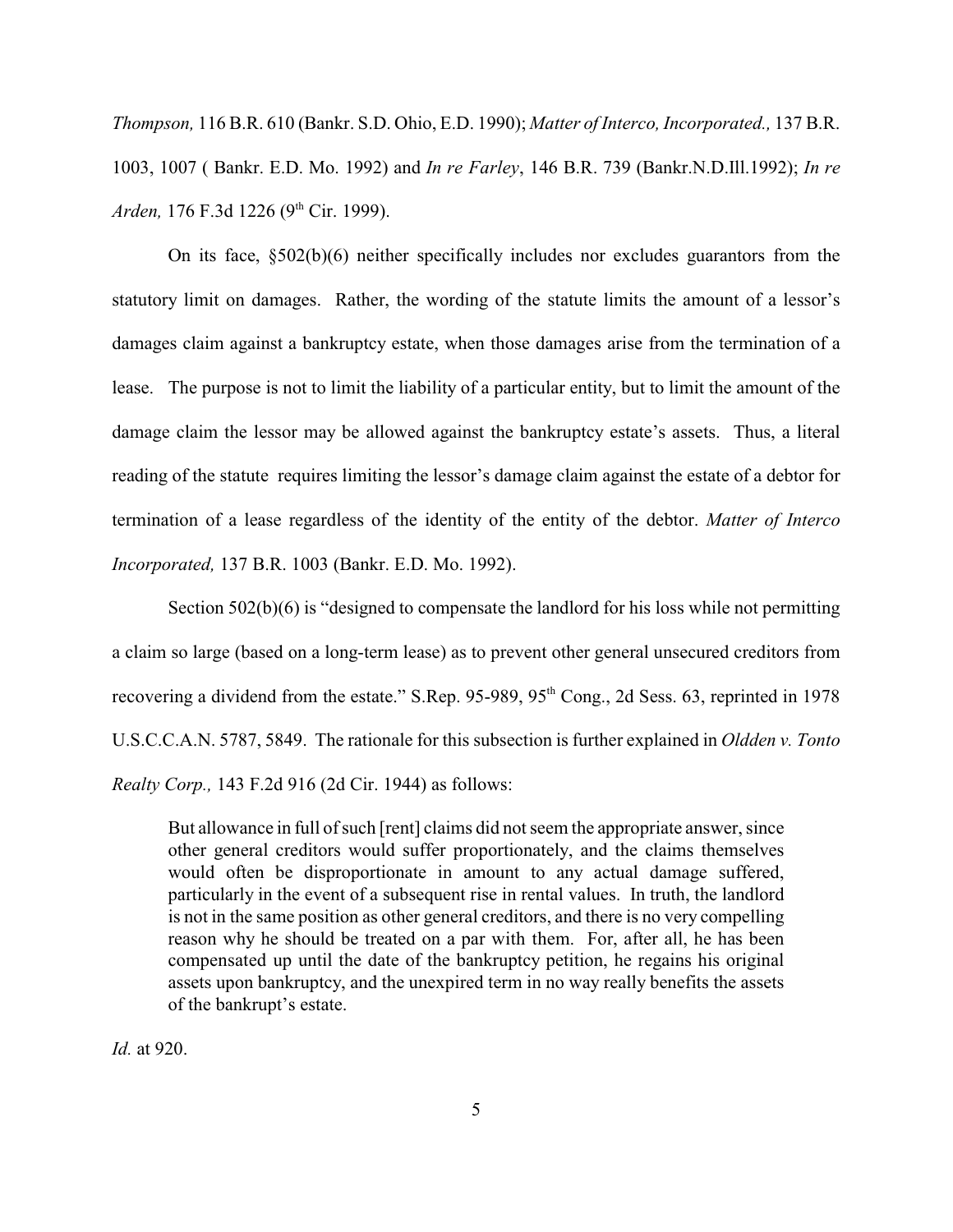It is apparent from the legislative history and case law that the purpose of  $\S502(b)(6)$  is to compensate the landlord fairlywhile protecting other creditors in a bankruptcy case. And yet, it has been held in a §502(b)(7) case [which has language very similar to that found in §502(b)(6)] that a debtor-guarantor is liable for the full amount due under the underlying employment contract he guaranteed notwithstanding the statutory limitation on its allowability in the primary obligor's case. *See In re Johnson,* 117 B.R. 461, 470 (Bankr. D. Minn. 1990)("'Generally, the purpose of a guaranty is to provide payment when for any reason the principal debtor fails to discharge his obligations.'") (quoting *Victory Highway Village, Inc. v. Weaver*, 634 F.2d 1099, 1102 (8<sup>th</sup> Cir. 1980).

The  $5<sup>th</sup>$  Circuit has yet to address this issue under  $\S 502(b)(6)$ . However, it has ruled under §502(b)(7) in *In re Goforth*, 179 F.3d 390 (5<sup>th</sup> Cir. 1999). *Goforth* dealt with wrongful employment termination damages under 11 U.S.C.  $\S502(b)(7)$ . Such section is comparable to the claims limitation of §502(b)(6) except for the fact that it deals with employment termination. Goforth executed a stock purchase agreement (aka an Integrated Agreement) with Ernest Hall to purchase his shares of a corporation. The parties also entered into an employment agreement to retain Hall as an employee of the corporation. The signatories to this agreement were Hall and the corporation. Goforth executed the employment agreement on behalf of the corporation, but he did not sign individually. Hall was subsequently terminated and sued Goforth and the corporation for wrongful termination. The case was arbitrated and the arbitrator issued an award in the amount of \$1,127,237 not only against the corporation but also against Goforth jointly and severally.<sup>1</sup> Subsequent to the state court entering the judgment based on the arbitration award, both Goforth and the corporation

<sup>&</sup>lt;sup>1</sup>The parties later agreed that approx.  $$300,000$  derived from the Integrated Agreement and was secured and the remaining \$827,000 derived from the Employment Agreement and was unsecured.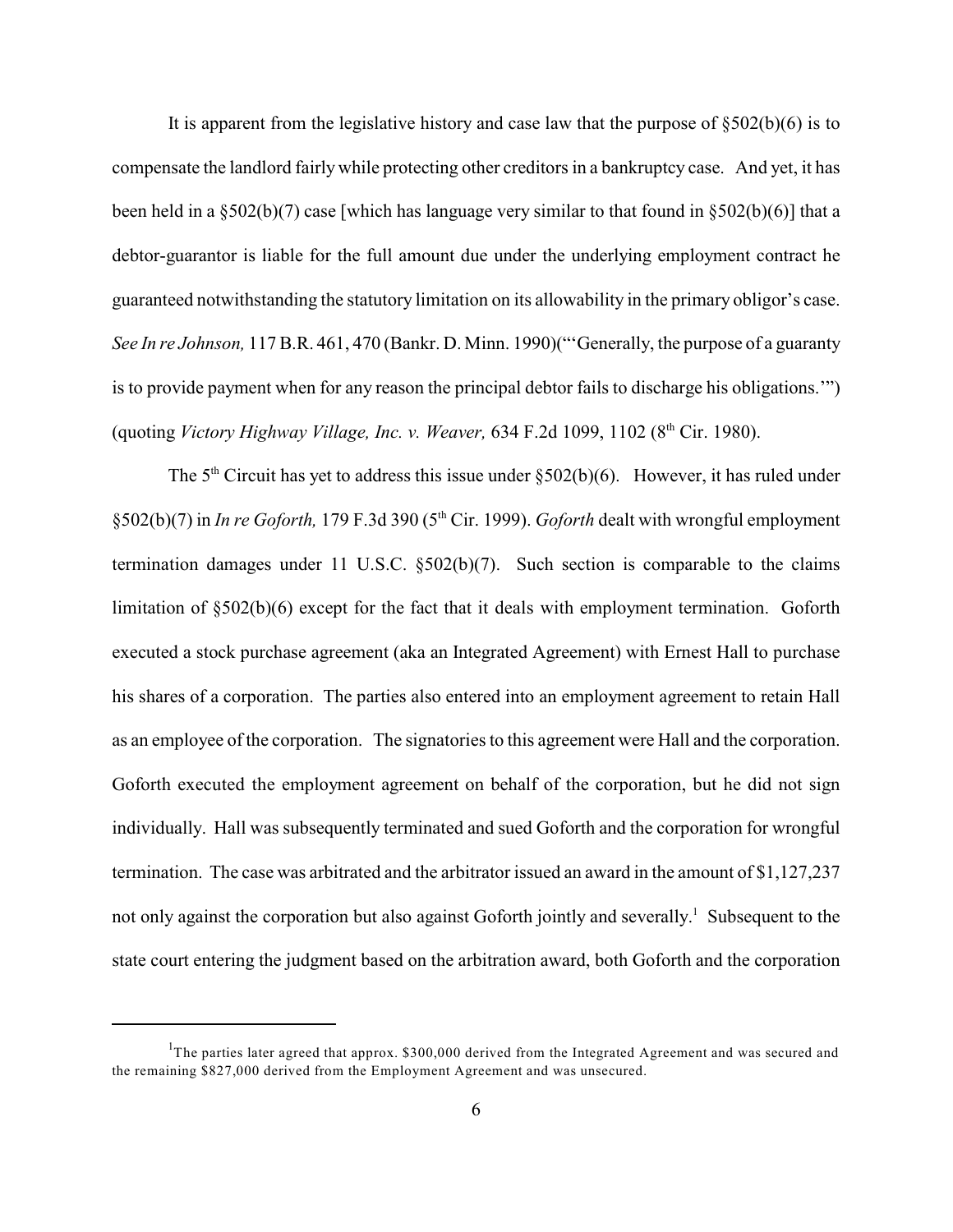filed for protection under Chapter 11.

The bankruptcy court held that §502(b)(7) limited Hall's \$827,000 unsecured claim against the corporation to \$192,000 because Hall was the corporation's employee and the claim arose out of a breach of the employment agreement. Goforth attempted to use §502(b)(7) to also limit Hall's claim against him as well. The  $5<sup>th</sup>$  Circuit acknowledged that the plain reading of the statute supported Goforth's position. "The language of the statute does not state that it applies only where the debtor is the actual employer of the claimant." *Goforth* at 393. Instead, it states that it applies to claims "of an employee for damages resulting from the termination of an employment contract." 11 U.S.C. §502(b)(7).

Notwithstanding the plain reading of the statute, the 5<sup>th</sup> Circuit relied on *Johnson, supra* in holding that §502(b)(7) does not limit an employee's claim against a debtor-guarantor. The *Johnson* court held that §502(b)(7) did not apply to the employee's claim arising from the alleged breach of the personal guaranty "because the terminated employment relationship did not run between the [employee and guarantor]", and therefore the guarantor was "not directly entitled to the protection of the statute" even where the guarantor had filed bankruptcy. *Id.* at 470. In reaching its conclusion, the *Johnson* court had examined the nature of personal guaranties and concluded that a guarantor would be liable for the full contractual amount notwithstanding any limitation on its allowability in the employer's case. The *Johnson* court had also declined to address the "immemorial preference for ratable distribution in bankruptcy cases" merely claiming it was not grounded in the statute nor in case law. *Id.* at 471. Nor did the *Johnson* court address the purpose behind §502(b)(7) other than it intended to "track..the landlord limitation on damages provision" of §502(b)(6). H.R. Rep. No. 595, 95<sup>th</sup> Cong. 1<sup>st</sup>. Sess. 354 (1977); S.Rep. No. 989, 95<sup>th</sup> cong. 2d. Sess. 64-5 (1978). Instead,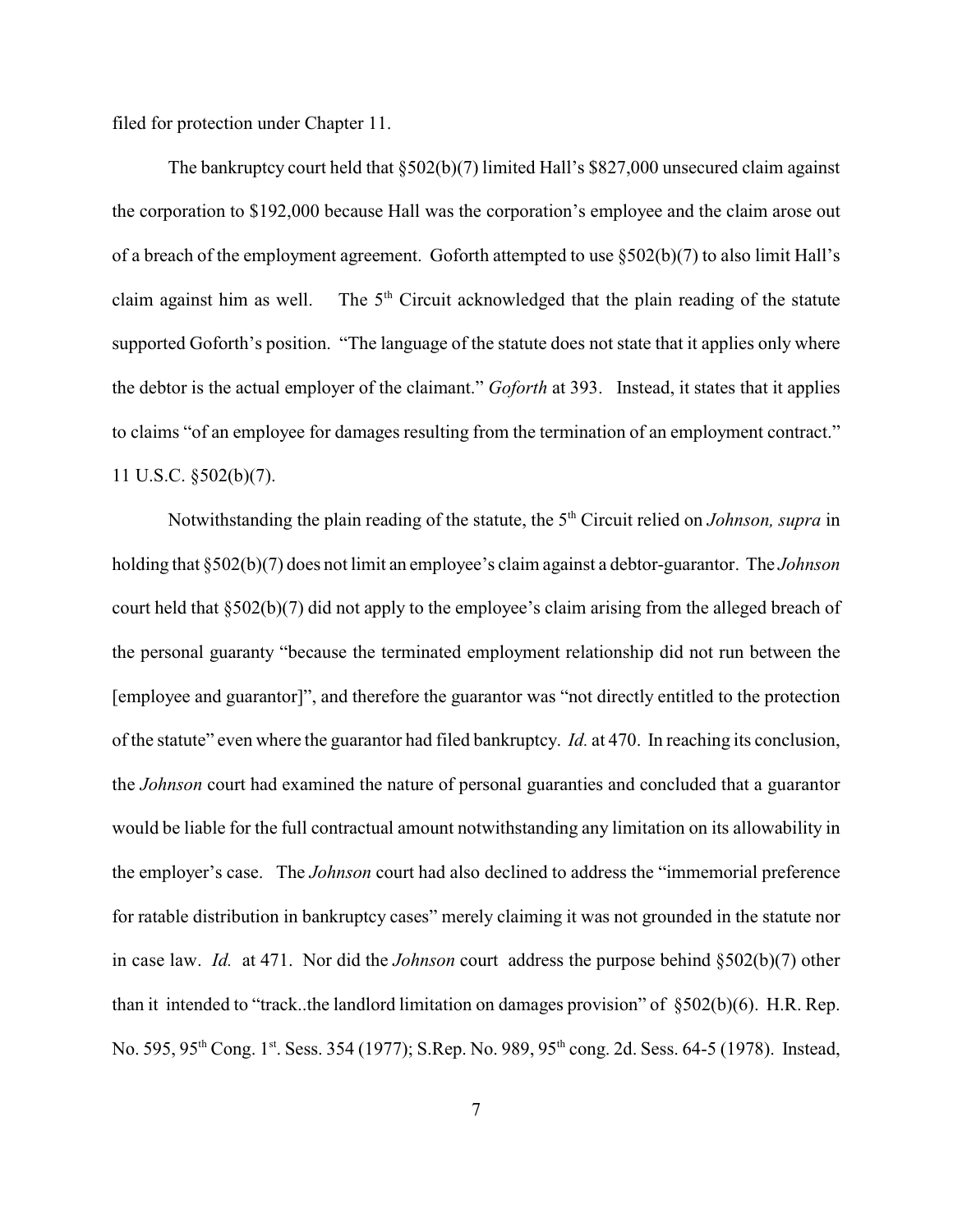*Johnson* concluded that the operation of 11 U.S.C. §524(e) and a common sense recognition of the commercial lease function of personal guaranties ofleases dictate that a limitations cap cannot apply to a debtor-guarantor. *Johnson* at 471 *citing In re Danrik,* 92 B.R. 964 (Bankr. N.D. Ga. 1988); *Bel-Ken Assoc. Ltd. Partnership v. Clark,* 83 B.R. 357 (Bankr. D. Md. 1988); and *Kopolow v. P.M. Holding Corp. (In re Modern Textile, Inc.),* 28 B.R. 181 (Bankr. E.D. Mo. 1983).

However, as discussed above, in *Modern Textile* and *Bel-Ken Assoc. Ltd. Partnership,* the guarantors were not debtors in a bankruptcy case.<sup>2</sup> And, *Danrik* (where the guarantor was actually in bankruptcy) is completely different factually. In *Danrik* the debtor who guaranteed the lease obtained confirmation of a Chapter 11 plan paying all other unsecured creditors in full*."* 92 B.R. at 967. The *Danrik* court decided that §502(b)(6) did not apply literally, and "[g]iven the facts of this unusual case where the guarantor-debtor was solvent, where all other claims were paid in full, where the lessee itself has not sought the protection of the bankruptcy court, and where the claim is not disproportionately large," the court overruled the debtor's objection to "that portion of [the lessor's] claim which exceeds the formula in §502(b)(6)" *Id.* at 972. *Danrik* appears to be an isolated decision due to its unique facts. It was also decided before the Supreme Court's decision in *U.S. v. Ron Pair Enterprises, Inc.,* 489 U.S. 235, 109 S.Ct. 1026 (1989) which held that the court is not free to make equitable adjustments contrary to the plain meaning language of the Code.

The 5<sup>th</sup> Circuit in Goforth, although acknowledging several of the cases holding that §502(b)(6) limits the claim of a landlord against the debtor-guarantor and paying lip-service to the

<sup>&</sup>lt;sup>2</sup>Bel-Ken even acknowledges that a guarantor's liability may be limited to prevent a landlord from recovering "disproportionately large claims," *Fisher v. Lee Brothers Value World, Inc.*, 486 F.2d 1037, 1038 (9<sup>th</sup> Cir. 1973)(debtor merged with guarantor prior to bankruptcy; landlord-creditor attempted to collect damages on breach of contract and breach of guaranty claims).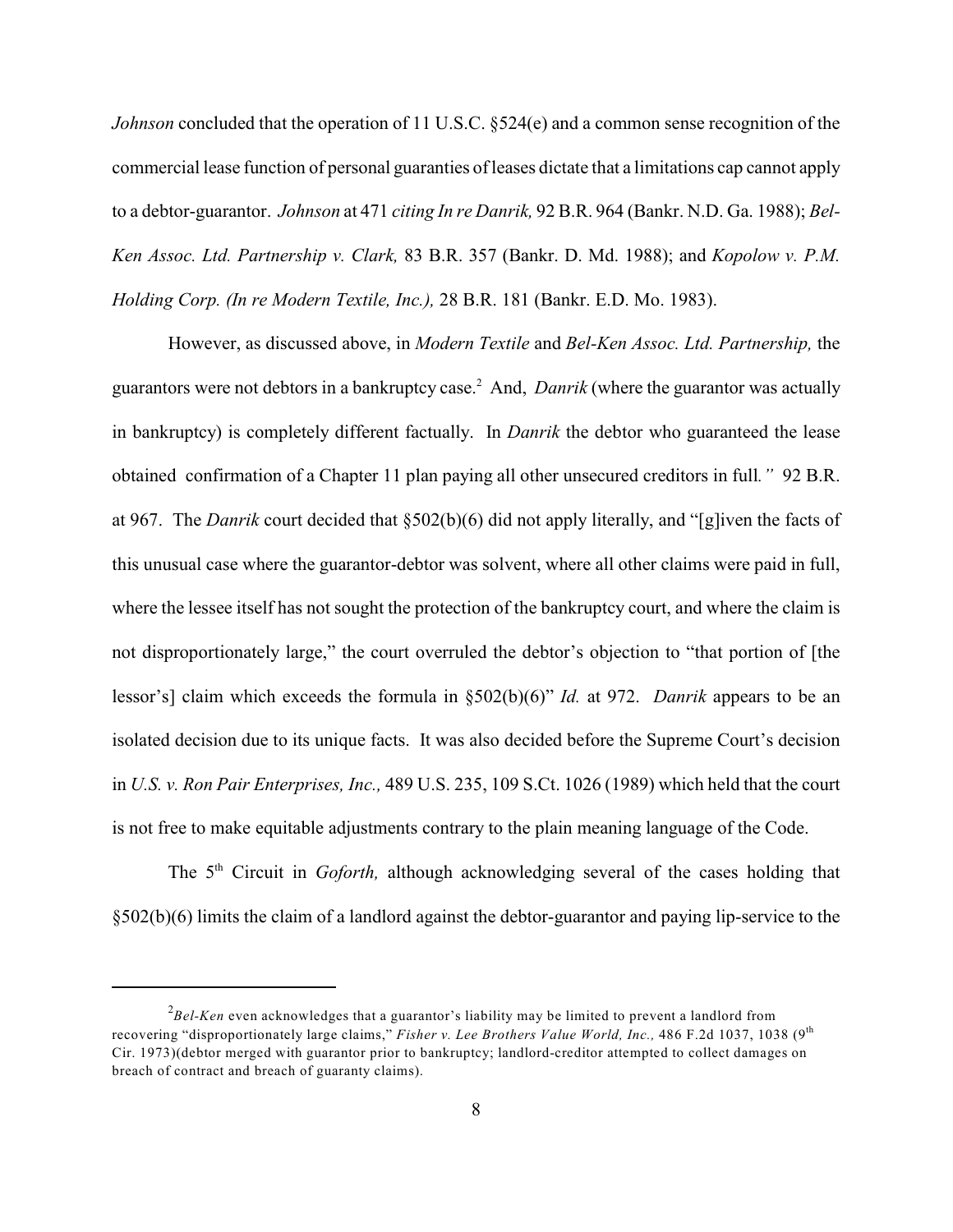literal unambiguous statutory language, declined to cap the §502(b)(7) claim against the debtorguarantor and further declined to address the legislative intent behind either statute*.* See, *Rodman*, 60 B.R. 334; *Revco D.S., Inc*., 138 B.R. 528; *Matter of Interco,* 137 B.R. 1003; and *Farley*, 146 B.R. 739. Does this mean that the  $5<sup>th</sup>$  Circuit would therefore apply its §502(b)(7) rationale to a debtor-guarantor in a §502(b)(6) case? We really do not know.

However, in *Goforth* the Circuit acknowledges "*the main purpose of bankruptcy is to administer an estate to bring about a ratable distribution of assets among the bankrupt's creditors." Goforth* at 395 citing *Johnson* at 469-470; *Vanston Bondholders Protective Comm. v. Green,* 329 U.S. 156, 161, 67 S.Ct. 237, 91 L.Ed. 162 (1946); and *Haber Oil Co. v. Swinehart (In re Haber Oil Co.)*, 12 F.3d 426, 435 ( $5<sup>th</sup>$  Cir. 1994)(emphasis added). Even so, the Circuit did not apply the rateable distribution of assets rationale in Goforth's case. Nor did it apply the plain language of the statute which it acknowledged supported capping the creditor's claim.

This Court declines the invitation to apply the *Goforth* analysis of §502(b)(7) to a case under §502(b)(6). Although the statutes are comparable, *Goforth* is precedent only under §502(b)(7) and not §502(b)(6). Further, it is clear that not only do the rules of statutory construction require this result, but the purpose behind such statute does as well, i.e. "ratable distribution among all creditors is one of the strongest policies behind the bankruptcy laws." *Haber Oil Co.* 12 F.3d 426 at 435. Proper statutory construction requires the Court to apply the plain language of §502(b)(6). That language could not be clearer. It requires that the lessor's claim herein against the debtor-guarantor be capped. The statute does not limit its application to the lessee. It should be interpreted as it plainly reads and, therefore, should be applied in any bankruptcy case where the debtor has liability on a lease that has been terminated. EFCH's claim is subject to the limitations set forth in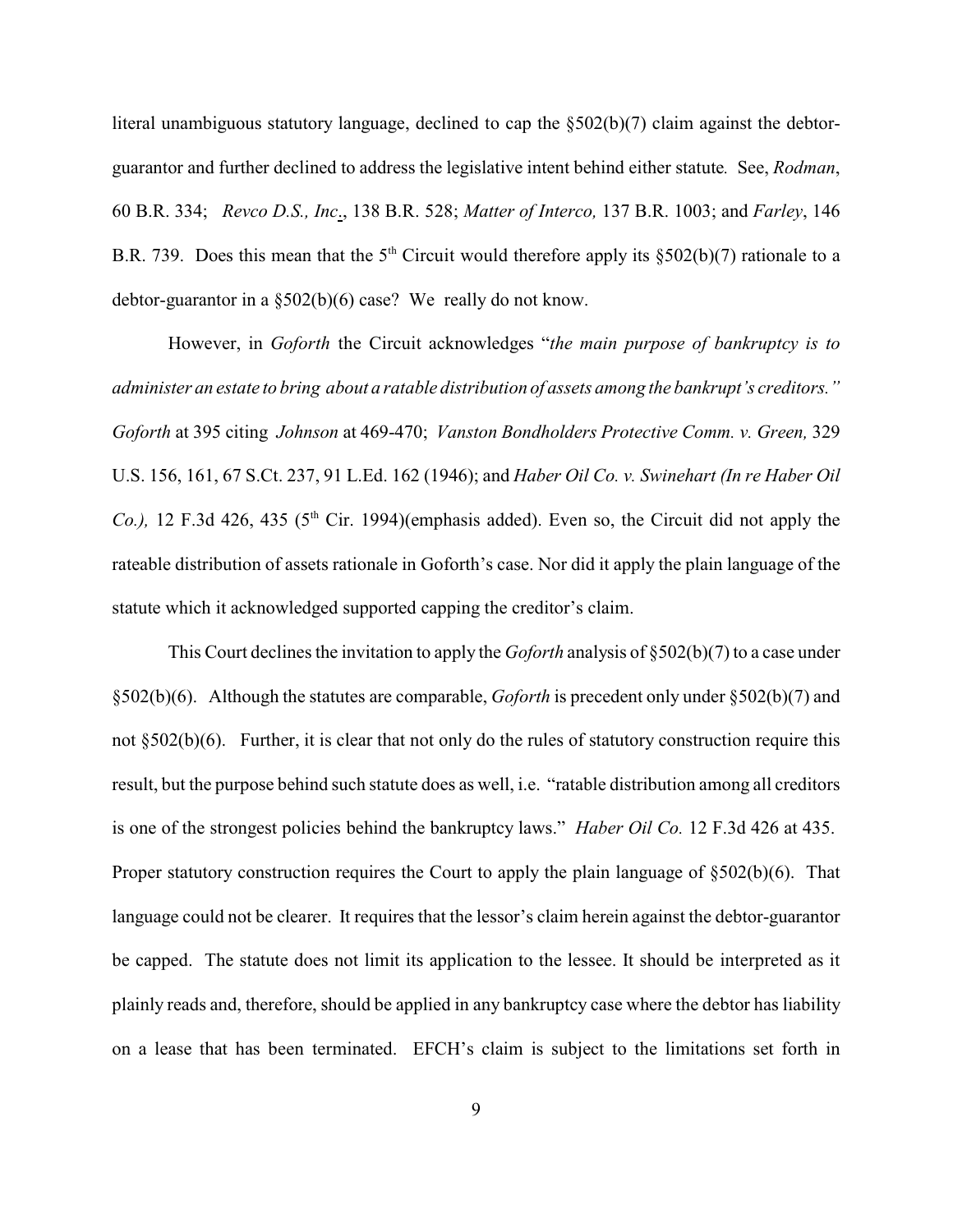$§502(b)(6).$ 

As to the calculation of EFCH's claim against the guarantor, no case law analyzes this issue in detail. The few that mention it apparently conclude that the claim against the guarantor is calculated the same as the claim against the lessee. *In re Thompson,* 116 B.R. 610 (Bankr. S.D. Ohio, E.D. 1990); *Matter of Interco,* 137 B.R. 1003, 1007 ( Bankr. E.D. Mo. 1992). This would make sense as the formula for calculating damages is based on actions in connection with the lease itself which is entered into between the lessor and lessee. Consequently, EFCH's claim will be limited to \$124,696.89. Recovery from either Lincoln, Inc.'s or the Debtor's bankruptcy case is limited to a single recovery of this amount if such is available upon distribution.

#### Conclusion

 "The plain meaning of legislation should be conclusive, except in the 'rare cases [in which] the literal application of a statute will produce a result demonstrably at odds with the intention of its drafters.'" *U.S. v. Ron Pair Enterprises, Inc*., 489 U.S. 235 (1989). The proper interpretation of §502(b)(6) is that there are only two requirements for the damages cap to apply: 1) a claim of a lessor for damages; 2) resulting from the termination of a lease of real property. The result is not to limit the liability of a particular entity, but to limit the amount of damages the lessor may be allowed against the bankruptcy estate. There are no unusual facts in this case which would produce a result at odds with the statute. The lessee filed its own Chapter 11 case in which §502(b)(6) applies. The debtor-guarantor is insolvent and in Chapter 13. The claim, if allowed without regard to the §502(b)(6) cap, will be burdensome on the other creditor's in Debtor's estate as it would unduly dwarf the other unsecured creditors' claims. The Debtor is entitled to the §502(b)(6) cap on damages under the plain meaning of the statute. The Debtor's Objection to Proof of Claim of East